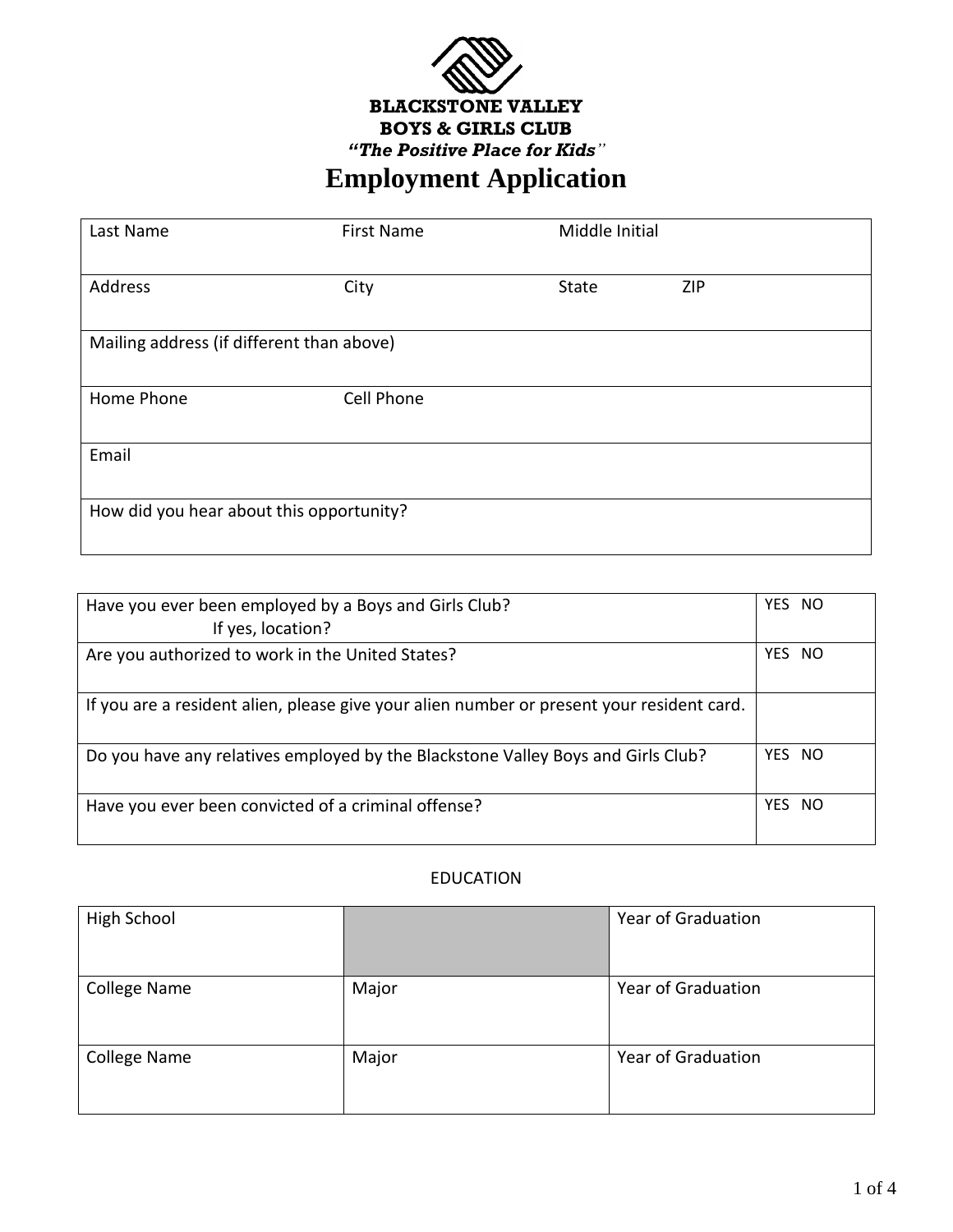## **Work Experience** *(start with most recent)*

#### **1.**

| Name of Employer       |                                                   |
|------------------------|---------------------------------------------------|
| Job Title              |                                                   |
| Still Employed? YES NO | End: $/$<br>Start: $\frac{1}{\sqrt{2}}$           |
| Name of Supervisor     | May we contact this employer?<br><b>YES</b><br>NO |
| <b>Phone Number</b>    | Salary Upon Leaving<br>\$                         |
| Description of Duties  |                                                   |
| Reason for Leaving     |                                                   |

2.

| Name of Employer             |                                                          |
|------------------------------|----------------------------------------------------------|
| Job Title                    |                                                          |
| Still Employed? YES NO       | End:<br>Start:                                           |
| Name of Supervisor           | May we contact this employer?<br><b>YES</b><br><b>NO</b> |
| <b>Phone Number</b>          | <b>Salary Upon Leaving</b><br>\$                         |
| <b>Description of Duties</b> |                                                          |
| Reason for Leaving           |                                                          |

### **References**

Please provide the following information of three persons *(not family members)* who can answer questions about your experience, skills, education and training

| Name | Telephone Number | Relationship Years Known |  |
|------|------------------|--------------------------|--|
|      |                  |                          |  |
|      |                  |                          |  |
| 2)   |                  |                          |  |
|      |                  |                          |  |
| 3)   |                  |                          |  |
|      |                  |                          |  |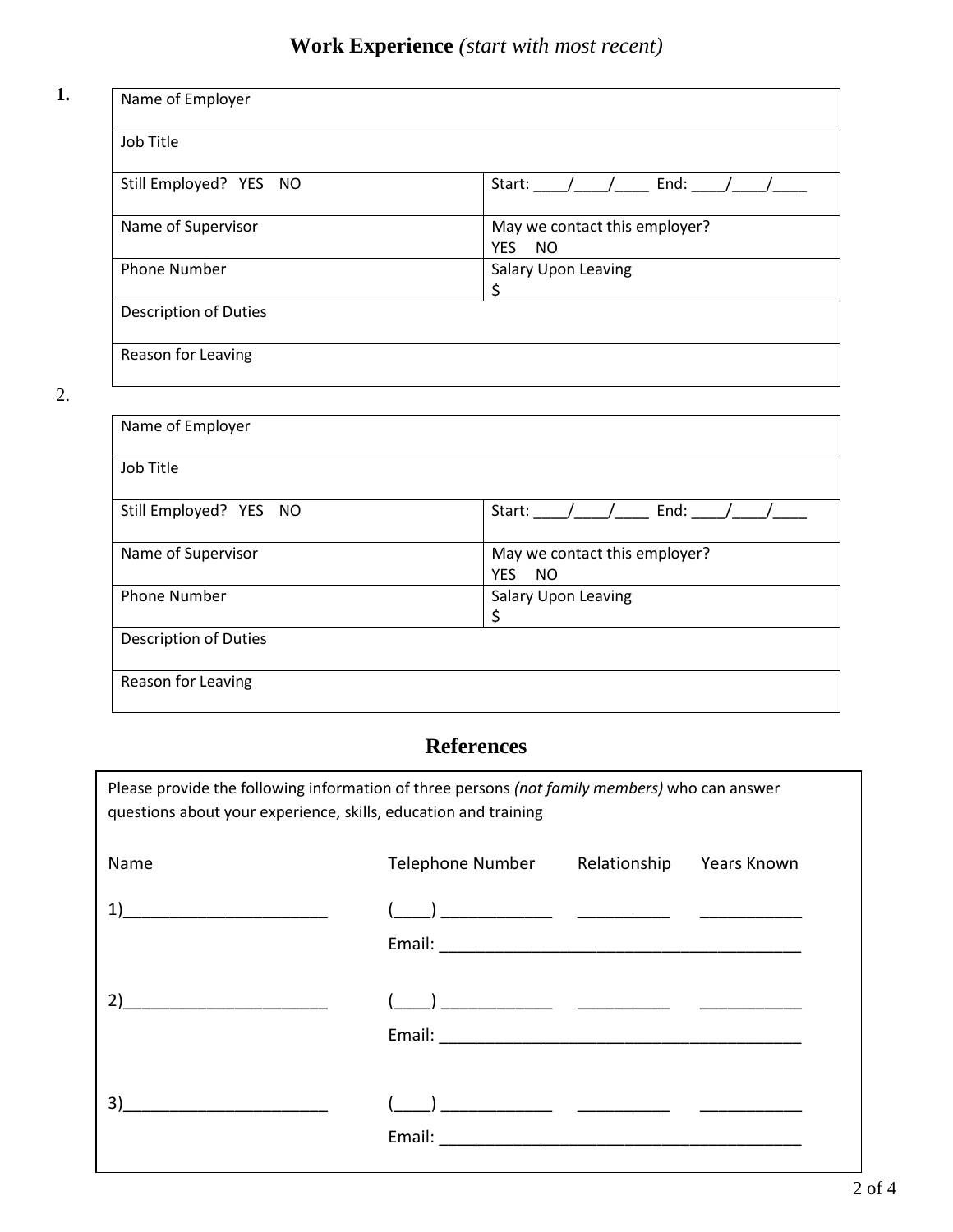Please read and sign.

I authorize the Blackstone Valley Boys and Girls Club (BVBGC) to investigate all statements in this application and to secure any necessary information from all my employers, references, and academic institutions. I hereby release all of those employers, references, academic institutions, and the BVBGC from any and all liability arising from their giving or receiving information about my employment history, my academic credentials, or qualifications, and my suitability for my employment with the BVBGC. I understand that any offer of employment is contingent upon receipt of a satisfactory report concerning my academic credentials and employment references.

I further understand that any false or misleading statements will be sufficient cause for rejection of my application if the BVBGC has not employed me or immediate dismissal if BVBGC has employed me. I also authorize BVBGC to supply information about my employment record, in whole or in part in confidence to any prospective employer, government agency, or other party having a legal and proper interest, and I hereby release BVBGC from any and all liability for its providing this information.

I understand that nothing in this employment application, in BVBGC's policy statements or personnel guidelines, or in my communications with any BVBGC official is intended to create an employment contract between BVBGC and me. I also understand that BVBGC has the right to modify its policies without giving me any notice of the changes. No promises regarding employment have been made to me. I understand that if an employment relationship is established, I have the right to terminate my employment at any time for any reason. I also understand that BVBGC retains the right to terminate my employment at any time for any reason.

As a returning crew member who will be employed at the Blackstone Valley Boys and Girls Club, I understand that I am expected to follow all rules and set the example to my fellow crew coworkers and members attending the program. I understand that if I do not follow the policies and procedures, I could receive a written warning or my job could be terminated.

EQUAL OPPORTUNITY EMPLOYER: Qualified applicants receive consideration for employment without discrimination because of age, sex, religion, marital status, race, color, creed, national origin or disability.

I hereby acknowledge that I have read and understand the preceding statements.

\_\_\_\_\_\_\_\_\_\_\_\_\_\_\_\_\_\_\_\_\_\_\_\_\_\_\_\_\_\_ Date: \_\_\_\_\_\_/\_\_\_\_\_\_/\_\_\_\_\_\_\_\_

(Print name)